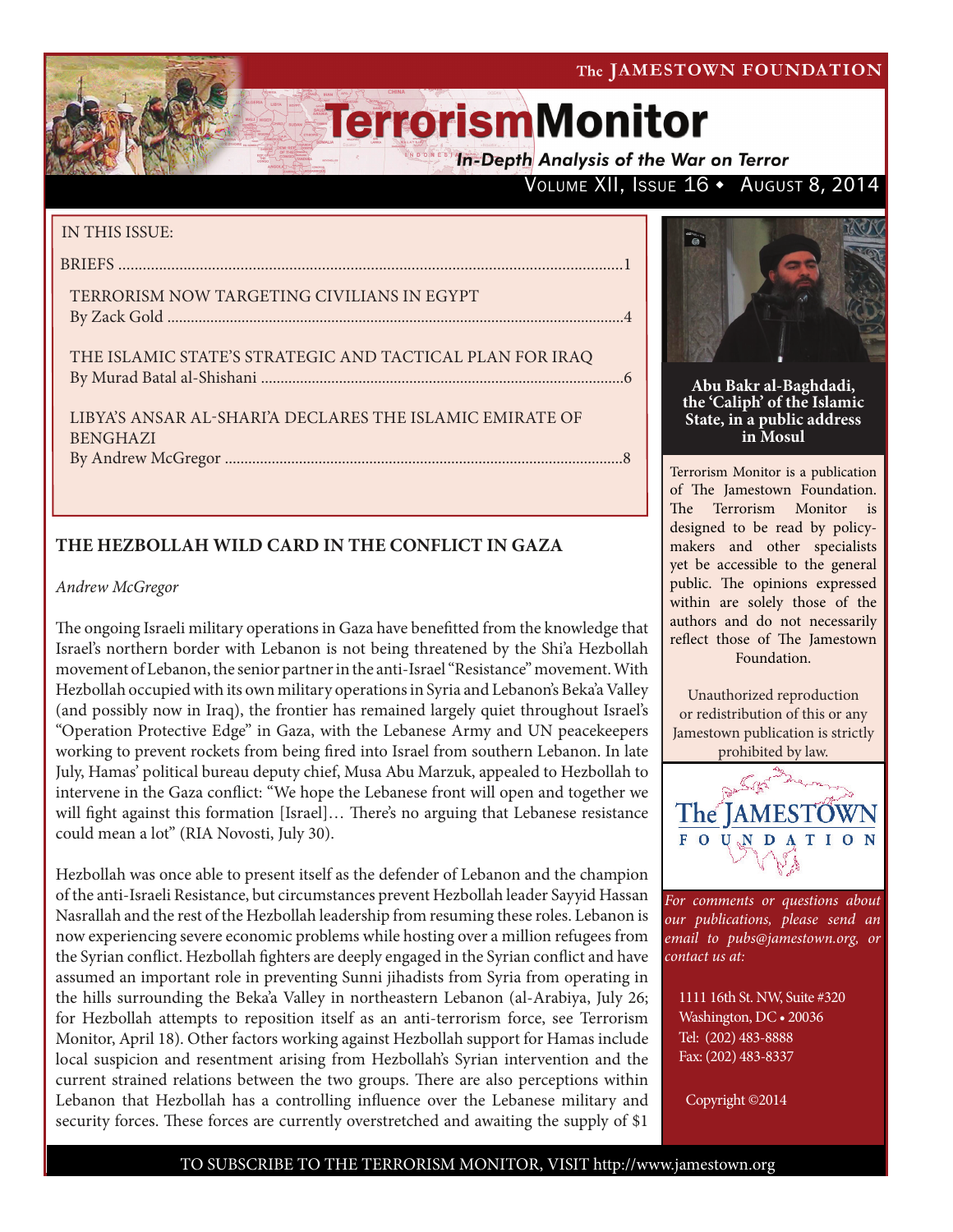## TerrorismMonitor Volume XII + Issue 16 + August 8, 2014

billion worth of new French weapons in a deal financed by the Saudis (*Daily Star* [Beirut], August 5).

Nasrallah's first public remarks on the current Gaza conflict were not made until July 25, when the Hezbollah leader warned Israel against going to the level of "suicide and collapse" by continuing its campaign in Gaza, while assuring "our brothers in Gaza" that "we will do everything we can to support you" (AP, July 25). Nasrallah elaborated on his remarks in an interview a few days later:

We in Hezbollah will be unstinting in all forms of support, assistance and aid that we are able to provide. We feel we are true partners with this resistance, a partnership of jihad, brotherhood, hope, pain, sacrifice and fate because their victory is our victory and their defeat is our defeat… As far as the situation on the battlefield goes, we are winning. Yes, the correlation of forces is beyond comparison, but we have men who are capable of stopping and vanquishing the aggressor (RIA Novosti, July 30).

Nasrallah had earlier made calls to both Hamas chief Khalid Mesha'al and Palestinian Islamic Jihad leader Ramadan Abdullah Shalah to express his support for their struggle against Israel (*Daily Star* [Beirut], July 22). Despite an increasing political distance between the Sunni Hamas movement and the Shi'a Hezbollah movement due to growing sectarian tensions throughout the Middle East (particularly in Syria) and Hamas' ties to the now-deposed Egyptian Muslim Brotherhood, there are claims that the military arms of the two movements continue to cooperate (Al-Monitor, July 24).

The northeastern Lebanese border town of Arsal has been the scene of bitter fighting in recent days as Lebanese troops of the mechanized 5th and 6th Brigades and the light 8th Brigade move into the region to combat an estimated 4,000 Sunni gunmen of the Nusra Front, most of whom arrived from Syria (al-Manar [Beirut], August 4). Also operating in the Qalamoun region are Islamic State forces under the command of local amir Abu Hassan al-Filastini (*al-Akhbar* [Beirut], August4). Hezbollah is working alongside Lebanese Army troops around Arsal while also working with the Syrian Army to destroy Islamist forces (particularly the Nusra Front) operating in Syria's Qalamoun region. Hezbollah is reported to be aided in the region by a group of advisors from the Iranian Revolutionary Guard Corps who arrived there in mid-July (*Daily Star* [Beirut], July 22).

The anti-jihadist operations are intended in part to preempt a planned Islamist offensive (Laylat al-Qadr – "Night of Power") against Lebanese border villages intended to

abduct hundreds of Lebanese citizens to give the jihadists a bargaining chip in obtaining the release of dozens of their comrades from Lebanon's Roumieh Prison. Other residents of the region were to be slaughtered in order to provoke a sectarian conflict within Lebanon (*Daily Star* [Beirut], July 22; July 26; July 27). The planned operation came after an earlier scheme to enable a jailbreak by blasting the Roumieh Prison gates open with a car bomb was foiled by Lebanese intelligence (*al-Sharq al-Awsat*, July 5). Lebanon's Sunni Prime Minister, Tammam Salam, has ruled out any kind of political deal with the Sunni gunmen on the frontier (Reuters, August 4).

Fighting in the area began following the arrest of Imad Juma'a (a.k.a. Abu Ahmad Juma'a), leader of the Sunni militant Fajr al-Islam Brigade (allied to the Islamist Nusra Front). Juma'a recently declared his allegiance to the Iraqi-Syrian Islamic State and its leader, the self-declared "Caliph," Abu Bakr al-Baghdadi (*al-Akhbar* [Beirut], August 4).

Hezbollah has cut the jihadists' supply lines in the region between Qalamoun and Arsal while the Syrian Air Force conducts airstrikes against concentrations of gunmen in the mountains in anticipation of a major joint Hezbollah-Syrian Army-Lebanese Army operation to flush out the gunmen and eliminate their presence in the border region. While likely to be militarily effective, the prospect of Hezbollah operating closely with the officially secular Lebanese Army has alarmed many Sunni leaders within Lebanon. In addition, Arsal is predominantly Sunni and generally in sympathy with the Syrian jihadists, leading to the possibility of a joint operation as described sparking a sectarian confrontation within Lebanon (*Daily Star* [Beirut], July 31).

With most of its best fighting cohorts operating in Syria or northern Lebanon, Hezbollah is reluctant to renew hostilities with Israel at this time. A war on two fronts would not be sustainable and Hezbollah is well aware that the Israeli Defense Forces have been using their repeated ground offensives into Gaza to develop the new methods and tactics necessary to avoid a repetition of their failure to overcome Hezbollah forces in 2006.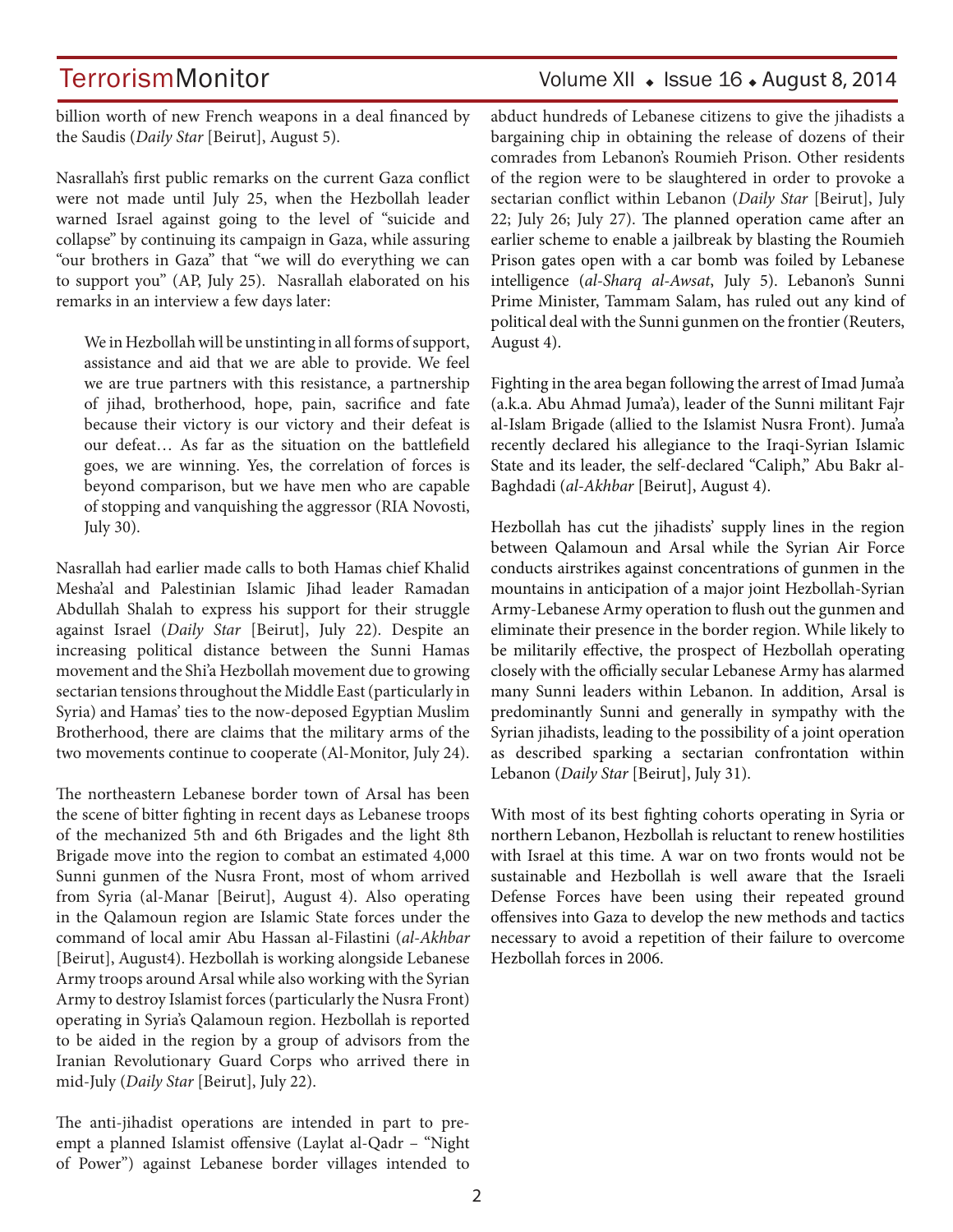### **MALI'S PEACE TALKS: DOOMED TO FAILURE?**

#### *Andrew McGregor*

Mali's disaffected minority northerners are now at least equal in military power to the state. Outside of a few tribal units drawn from loyalist Tuareg and Arabs, Mali's military (drawn largely from the nation's southern population) finds itself severely outclassed when fighting in the unfamiliar terrain of northern Mali. Every Tuareg rebellion has seen a marked improvement in arms and tactics over the last and it was ironically only al-Qaeda's intervention that prevented the utter defeat of the state military by encouraging foreign intervention. If this pattern continues, Bamako clearly cannot expect to survive another rebellion and continue to retain sovereignty over the north. This creates a certain urgency for the success of upcoming peace negotiations to be held in Algiers beginning August 17, a situation the armed opposition will attempt to use to its advantage.

Improved military training does not appear to provide an answer to this dilemma – indeed, it was American-trained troops that led the military coup in 2012 that overthrew Mali's democratically elected government and then refused to fight in the north. Mali's military remains badly divided and in dire need of reform before it can do more than pretend to be a stabilizing force in the north. Without an effective military presence, a Bamako-appointed civil administration will be reduced to giving suggestions rather than implementing policy. For now, however, the Tuareg and Arabs of the north do not trust the army, while the army does not trust its own tribal Tuareg and Arab militias. Until this situation changes, meaningful disarmament will be impossible and development initiatives unable to proceed regardless of what agreements might be made in Algiers.

The Mouvement National pour la Libération de l'Azawad (MNLA – National Movement for the Liberation of Azawad) claim to represent northern Mali's Arab, Songhai and Peul/ Fulani communities is open to challenge. While individuals from these groups may belong to the MNLA, most members of these groups view Tuareg intentions with suspicion. Even though the Mouvement Arabe de l'Azawad (MAA – Arab Movement of Azawad) sits side-by-side with the MNLA at the Algiers talks, recent clashes between the two groups in northern Mali suggest this unified front may not last long (Reuters, July 14; July 24). The Tuareg themselves are badly divided by class, clan and tribe, something reflected even within the senior ranks of the MNLA, with some leaders prepared to accept some form of autonomy, while others demand nothing less than complete independence (Inter-Press Service/Global Information Network, July 23; Xinhua,

Volume XII  $\bullet$  Issue 16  $\bullet$  August 8, 2014

July 17).

France has complicated negotiations through its new redeployment of French military forces in Africa under the rubric Operation Barkhane, which establishes a series of French bases in sensitive areas of their former colonies in the Sahel (see Terrorism Monitor Brief, July 24). In Kidal, anger is growing in some quarters against the prolonged and now apparently permanent French military presence, while in the south, France is popularly perceived as a destabilizing element suspected of secretly backing Tuareg independence movements. The question is whether Bamako will now deal sincerely with the armed opposition in negotiations if it senses it now has French muscle behind it in the form of a permanent French counter-insurgency force. President Ibrahim Boubacar Keïta came to power on a platform of dealing firmly with the north but must obviously shift from the status quo without alienating his southern supporters.

While the inclusion of the three Islamist groups (Ansar al-Din, al-Qaeda in the Islamic Maghreb [AQIM] and the Movement for Unity and Justice in West Africa [MUJWA] in the talks could not be expected, they have increased their activity in northern Mali as talks get underway in order to remind all parties of their continued presence in the region. Again, this inhibits the creation and implementation of development projects, particularly if foreign nationals continue to be a target of the Islamists.

Bamako has laid out "red lines" it insists it will not cross with relation to Mali's territorial integrity and republican system of government, but will have difficulty taking a firm stance given its weakened state and the defeat of its forces in Kidal in May (*Echourouk al-Youmi* [Algiers], July 19; All Africa, July 16). While it may be possible to persuade the opposition to settle for a robust form of autonomy, Bamako must be prepared to retain authority for little more than defense issues and foreign affairs. The northern opposition must, in turn, keep in mind that greater local authority will mean little without a budget. Mali is one of the poorest states on earth, and the more autonomy the north gains, the less likely it will be for Bamako to devote limited resources to its success. If development promises continue to be ignored as soon as the ink dries on yet another Malian peace agreement, then we are likely in for another round of phony disarmament campaigns, failed military integration and local discontent leading to rebellion.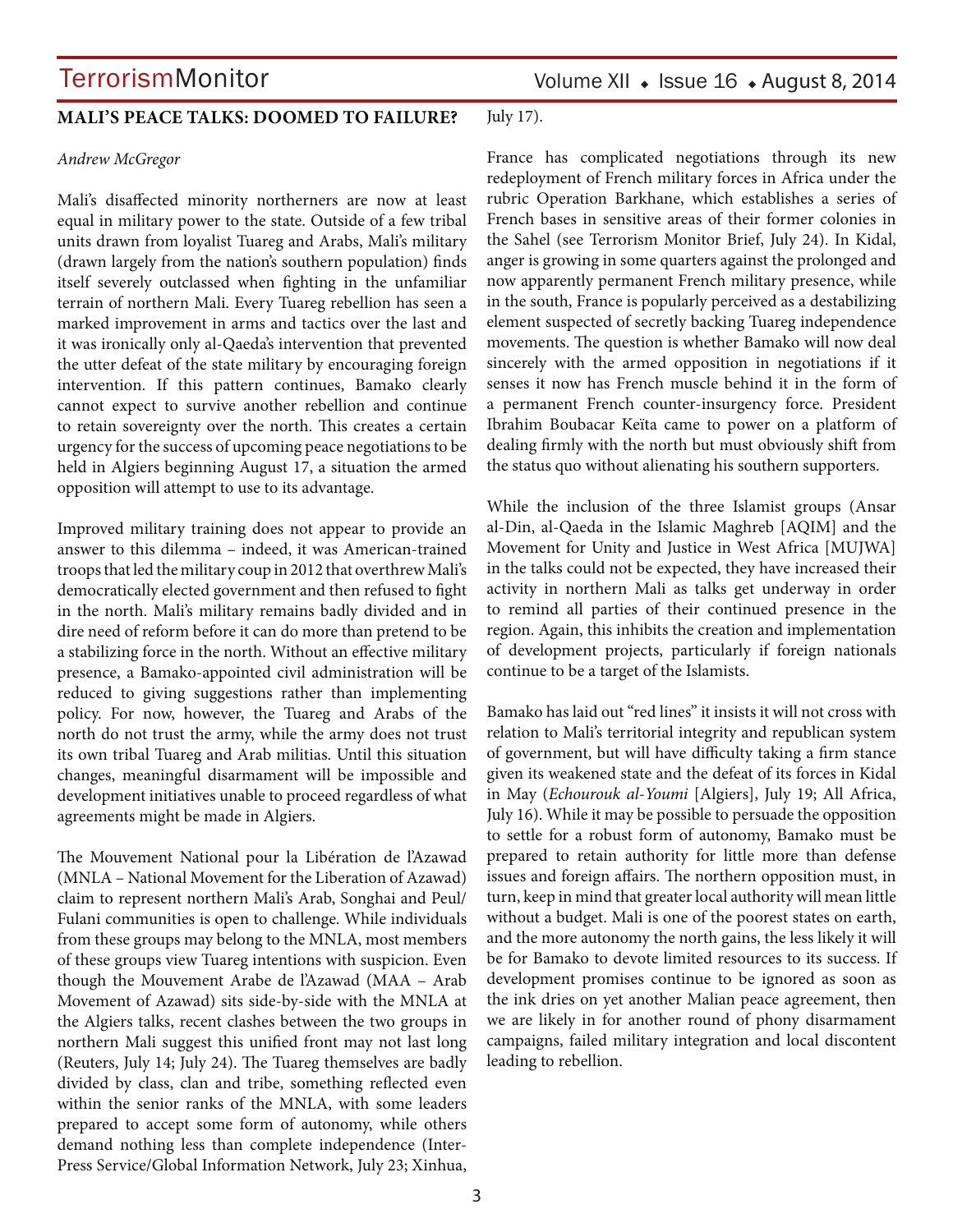## **Terrorism Now Targeting Civilians in Egypt**

### *Zack Gold*

The ouster of Muhammad Mursi from Egypt's presidency a year ago and the violent roundup of his supporters that followed have led to a wave of terrorism across Egypt. Organized groups from the Sinai Peninsula and Egypt's interior exacted revenge against police, military and Interior Ministry officials they viewed as arresting, murdering and silencing their coreligionists. Such revenge attacks could be considered the first stage of post-Mursi terrorism. When Sinai-based militants resumed the regular bombing of the peninsula's pipeline, they referred to such operations as "economic warfare" against the state, forming the second stage of post-Mursi attacks. [1] Following the election of a new president, Abd al-Fatah al-Sisi, the former defense minister who ousted Mursi on July 3, 2013, Egypt has entered its third stage of post-Mursi terrorist attacks: those targeting civilians.

On June 25, a coordinated attack simultaneously targeted four Cairo metro stations during the rush hour commute (*Ahram Online* [Cairo], June 25). The bombs were rudimentary, causing no deaths and only six injuries. However, this was the first attack that did not target security forces, the state or those believed to be collaborating with them. No group claimed credit for the attack, but despite the primitive assembly of the improvised explosive devices (IEDs), the coordinated action suggested some degree of organization.

Indeed, this was not an isolated incident. Three nights later, an IED set off in a building still under construction in Giza killed a girl and her mother (*Aswat Masriya* [Cairo], June 28). Then, on the night of July 3 – the one-year anniversary of the coup that removed Mursi – a bomb ripped through a local train in Alexandria, which had not experienced the same level of anti-state violence as Egypt's capital (*Ahram Online* [Cairo], July 4). Nine were injured.

At the moment, it is unclear who is behind these attacks, or even if all three were carried out by the same organization. Egypt's Ministry of the Interior immediately blamed the Muslim Brotherhood, the Islamist group of which Mursi was a leading member and which the state has blamed for all terrorism in the country since his removal (*Daily News Egypt*, July 7; Middle East News Agency [Cairo], April 6).

Interior Ministry spokesman Major General Hany Abd al-Latif called the metro bombings "a failed attempt by

## TerrorismMonitor Volume XII • Issue 16 • August 8, 2014

the terrorist organization of the Muslim Brotherhood to endanger and threaten the state of national solidarity and stability the country is witnessing" (*Daily News Egypt*, June 25). As proof of the Brotherhood's involvement, Abd al-Latif said the security services were investigating one of the injured, whose phone contained pictures of the *Raba'a al-Adawiya* salute (*al-Masry al-Youm* [Cairo], June 25). The four-fingered salute (Raba'a means "fourth" in colloquial Egyptian Arabic) is used by the Brotherhood and its affiliated anti-coup alliance to represent their rejection of Mursi's ouster and to memorialize the brutality of Egypt's security forces in breaking up the pro-Mursi sit-in at the Raba'a al-Adawiya mosque in Nasr City in August 2013 (*Daily News Egypt*, August 16, 2013).

The problem with officially blaming all terrorism on the Brotherhood without evidence is that the credibility of the claim is questioned when members of the group are actually behind attacks. There is growing evidence that Brotherhood members and supporters are involved in terrorism, but little to suggest they are receiving orders from a central leadership.

On July 4, a blast at a poultry farm owned by a Brotherhood supporter in Egypt's Fayum governorate killed four people assembling an IED (*Ahram Online* [Cairo], July 4). Police announced the retrieval of roughly 20 armed explosives from the site (*Daily News Egypt*, July 4). The Brotherhood admitted its activists were in the house, but incredulously blamed the explosion on an "unknown person on a motorbike [that] threw a bomb into their house" (Ikhwanweb, July 4).

Whether these latest attacks are being carried out by Brotherhood members, Mursi supporters or anti-state militants, they are the first acts of terrorism targeting civilians since last summer.

Egypt's most active, most capable and most deadly terrorist group over the past year is the Sinai-based Ansar Bayt al-Maqdis (ABM – Supporters of Jerusalem). ABM has been active in Sinai since 2011, attacking Egypt's gas pipeline and attempting to degrade Egyptian-Israeli relations, but its broader threat to Egypt began after Mursi's ouster with attacks west of the Suez Canal (see Terrorism Monitor Briefs, March 6, 2012; December 3, 2013). ABM attempted to assassinate Egypt's interior minister in September 2013 and successfully attacked a number of security directorates around Egypt (*al-Masry al-Youm* [Cairo], September 5, 2013; *Ahram Online* [Cairo], December 24, 2013). In its statements, ABM has continuously threatened Egypt's security forces while claiming to be on the side of the Egyptian people. [2] As ABM's terror campaign continued into 2014, the group broadened its targeting to include not only the security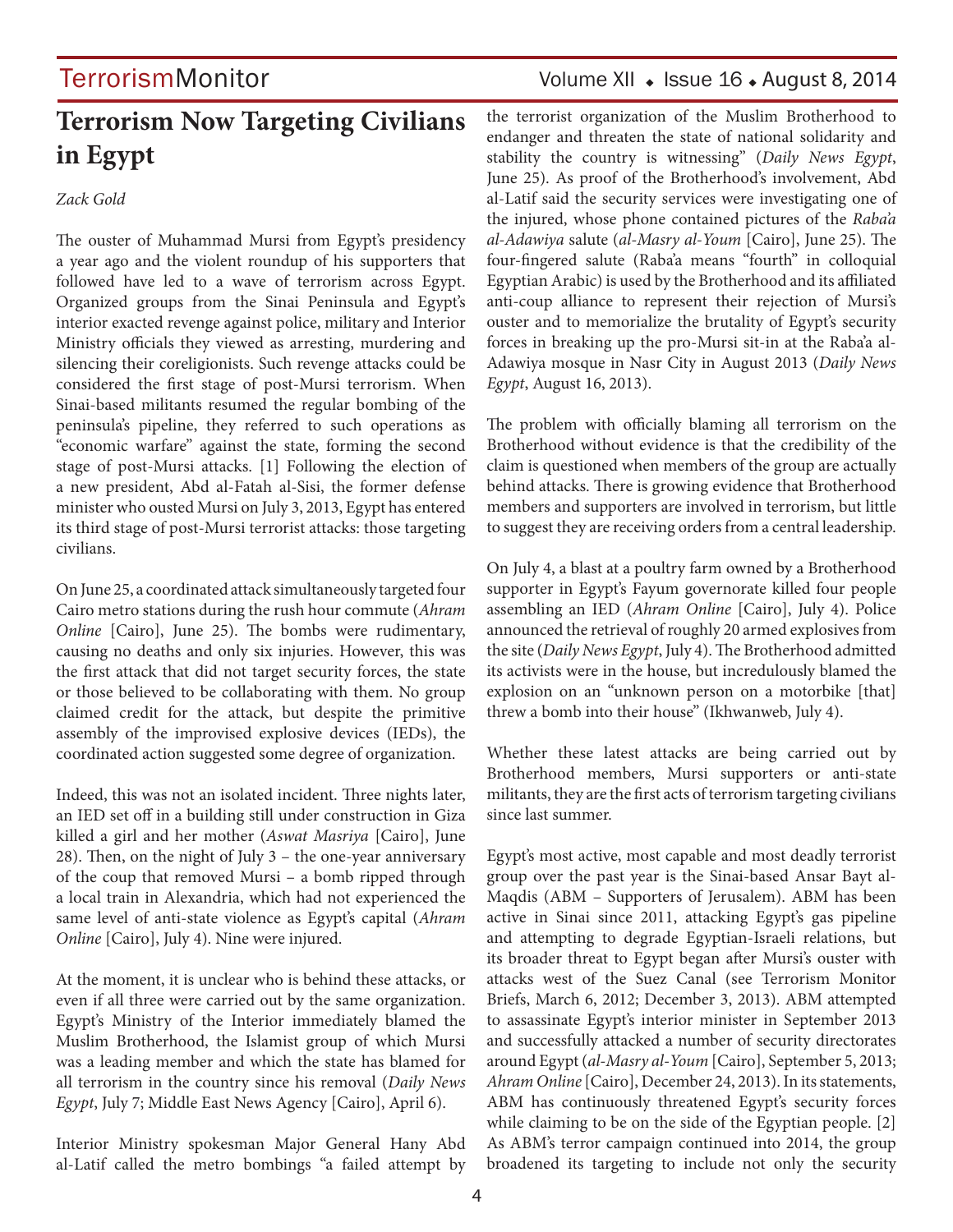## Volume XII · Issue 16 · August 8, 2014

services but also the economic drivers of the state, including natural gas and tourism.

The Giza-based Ajnad Misr (Soldiers of Egypt) organization also targets police, security forces and the state using increasingly sophisticated IEDs (see Terrorism Monitor Brief, July 10). The group's early attacks used very primitive devices (*Aswat Masriya* [Cairo], February 7). However, in its most recently claimed attacks, Ajnad Misr targeted the presidential palace with explosives it claimed were rigged to go off when specialists attempted to defuse the devices (*Ahram Online* [Cairo], June 30). Although Ajnad Misr identifies itself as a jihadi group, its rhetoric is similar to that of a radical revolutionary group. The organization named its terror campaign "Retribution is Life" as it sets out targeting "criminal" state forces (*Ahram Online* [Cairo], April 17).

The latest attacks in Cairo and Alexandria are not the first civilian casualties in Egypt's current confrontation with terrorism. ABM did target civilians in its February 2014 attack on a tour bus of South Koreans in Taba, South Sinai (*Ahram Online*, February 18, 2014). However, the group framed this attack not as one targeting civilians but as targeting state revenue (i.e. the tourist industry) [3]. Other direct attacks on civilians have included those on tribesmen that Sinai's militants accuse of collaborating with the Egyptian army (Ma'an News Agency, March 24). Over the past year, especially in the summer of 2013, there were also a large number of incidents of sectarian violence in which Mursi supporters and Salafi-Jihadists attacked churches, Christians and Christian-owned property out of antipathy for Coptic Christian support of the July 2013 coup (*Mada Masr* [Cairo], August 14, 2013). Of course, civilians were also occasionally killed during attacks targeting security forces (*al-Masry al-Youm* [Cairo], March 4). These latest incidents are, however, the first incidents in which civilians are targeted.

Groups like Ajnad Misr and Ansar Bayt al-Maqdis use their attacks against security forces to gain support from the segments of society that feel marginalized by the events of the past year: especially Muslim Brotherhood members and supporters. In their statements, these organizations present themselves as both defenders and avengers of Egypt's Muslims and they emphasize the care they take to avoid civilian casualties.

Attacks targeting civilians are different. Following the inauguration of a new president whose popularity is based on his tough image and security background, these attacks are not meant to gain followers among disgruntled Egyptians; they are carried out by disgruntled Egyptians as a warning to the supporters of Egypt's new government. The message being sent is clear: al-Sisi cannot keep you safe.

*Zack Gold is an Adjunct Fellow at the American Security Project. His research focuses on Sinai security and terrorism in Egypt. Follow him on Twitter:* https://twitter.com/ZLGold.

#### **Notes**

1. Ansar Bayt al-Maqdis, "Statement of taking responsibility for targeting the gas pipeline which leads to the armed forces cement factory in central Sinai," January 19, 2014, http://azelin.files.wordpress.com/2014/01/jamc481atane1b9a3c481r-bayt-al-maqdis-22announcement-of-ourresponsibility-for-targeting-the-gas-line-leading-to-acement-factory-of-the-armed-forces-in-central-sinai22-en. pdf.

2. See Ansar Bayt al-Maqdis, "A Message to the conscripts of the army and police and their families," December 22, 2013, http://azelin.files.wordpress.com/2013/12/ jamc481at-ane1b9a3c481r-bayt-al-maqdis-22messageto-the-conscripts-from-the-army-and-policy-and-theirfamilies22-en.pdf.

3. Ansar Bayt al-Maqdis, "Declaration of responsibility for targeting the tourist bus in the port of Taba," February 17, 2014, http://azelin.files.wordpress.com/2014/02/jamc481atane1b9a3c481r-bayt-al-maqdis-22declaration-of-theresponsibility-for-the-targeting-the-tourist-bus-in-theport-of-e1b9adc481bc48122.pdf.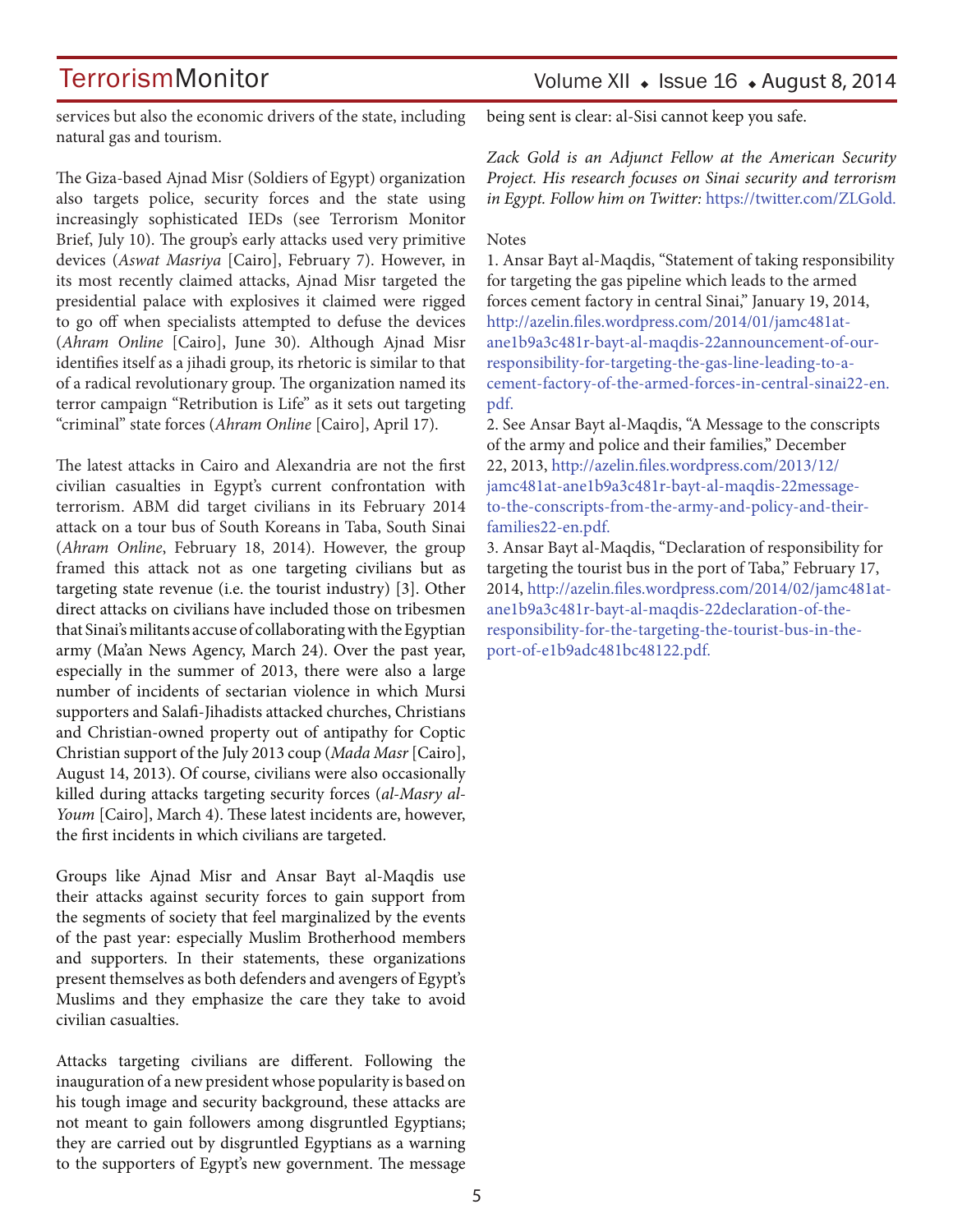## **The Islamic State's Strategic and Tactical Plan for Iraq**

### *Murad Batal al-Shishani*

Since the announcement of the Islamic State, Iraq's Sunni jihadist movement has been obsessed with controlling geographical space in order to declare an Islamic caliphate, a move that, in addition to its symbolic importance, would help raise recruits and secure the movement's logistics. The group was shocked by the armed opposition of the Sunni Awakening Councils in 2007 and started planning for the post-U.S. occupation era in Iraq in 2010, when Iraq's jihadist movement published an important booklet with direct relevance to the strategy and tactics used by the Islamic State today: *Khoutah Istratigya li Ta'aziz al-Moqif al-Siyasi al-Dawlat al-Islamyiah fi al-Iraq* (A Strategic Plan to Improve the Political Position of the Islamic State of Iraq).

The booklet was published in a time when the Iraqi jihadists were in difficulty, appearing only months before Abu Omar al-Baghdadi (Abu Musab al-Zarqawi's successor as leader of al-Qaeda in Iraq) and the movement's defense minister, Abu Hamza al-Muhajir, were killed in April 2010. The contents of *Khoutah Istragiya* outlined a strategic plan to "improve the position of Islamic state; therefore it will be more powerful politically and militarily… so the Islamic [State] project will be ready to take over all Iraq after the enemy troops withdraw." [1]

The Islamic State is a linear descendant of al-Zarqawi's Tanzim Qa'idat al-Jihad fi Bilad al-Rafidayn (The Organization of Jihad's Base in the Country of the Two Rivers – more commonly known as al-Qaeda in Iraq), formed in 2004 to fight the American invasion of Iraq.

The group, which is a splinter of al-Qaeda as a result of differences over practices and ideology (especially in Syria), has built its legitimacy around a number of concepts and ideas such as *al-shawkat* (power, intensity) and *al-taghloub* (overcoming), components of the belief that if a group has the power, it will have the legitimacy to rule.

Since 2005, the movement has engaged in a sectarian war considered by the Sunni jihadists as being as important as fighting the invading *kafir* (infidel) forces, most specifically the Americans (*al-Hayat*, July 3). The war has been justified by presenting Iraq's majority Shi'a population as a "fifth column" for the Americans or the Shiite-dominated central government in Baghdad. After 2007, the jihadists began to present themselves as an alternative to the existing Sunni

## TerrorismMonitor Volume XII • Issue 16 • August 8, 2014

leadership in Iraq. Their attempt to announce an Islamic State proved premature, with the Sunnis of Anbar governorate forming the anti-jihadist *Majalis al-Sahwat* (Awakening Councils), whose subsequent military campaign forced a jihadist retreat.

Iraq's jihadists noted in the 2010 booklet that the state they are aiming to create should not bind itself with international commitments: "Creating an Islamic state which has no commitments towards the international community is not a fantasy, dream or illusion as some might imagine or fancy, rather it's a clear-cut issue built on an obvious strategy." [2]

In order to establish an Islamic state that controls Iraq, the jihadists set out a clear five-point agenda served by their tactics and strategies:

- Unification: This agenda urges jihadists to unify their efforts in Iraq and prove that the Islamic state is a reality. Efforts by the jihadists to run day-to-day management of the cities of Fallujah and Mosul after the Islamists took control may be considered as part of attaining this goal. [3]
- **Balanced Military Planning:** This agenda is divided into three tactics:

1. "Nine Bullets against Apostates and One against Crusaders," referring to a campaign to "increase the rate of fear amongst Iraqis who join the army and security forces";

2. "Cleansing," in which the movement aims to occupy places where the Iraqi army and security forces are located and keep them busy trying to retake these places. [4] To achieve this goal, jihadists in Iraq resort to a tactic involves holding hostages, killing dozens of them and then engaging in an open clash with security forces. This kind of attack has been dubbed "Mumbai-style" after the storming of the historic Taj Hotel in Mumbai by the Kashmiri jihadist group Lashkar-e-Taiba in 2008. Although the preferred jihadist tactic in Iraq is suicide bombings, mostly due to the damage they cause, their lower cost, the ability of the perpetrators to bypass security checks and the increased media coverage they attract. [5] Although they are not cheap compared to suicide bombings, Mumbai-style attacks achieve other goals in addition to media coverage. Most importantly, they undermine confidence in the security services in the targeted country, according to the assessment of the jihadists themselves. In October 2010, jihadists used a Mumbai-style attack on Our Lady of Salvation Church in Baghdad, killing more than 50 worshippers (Natio-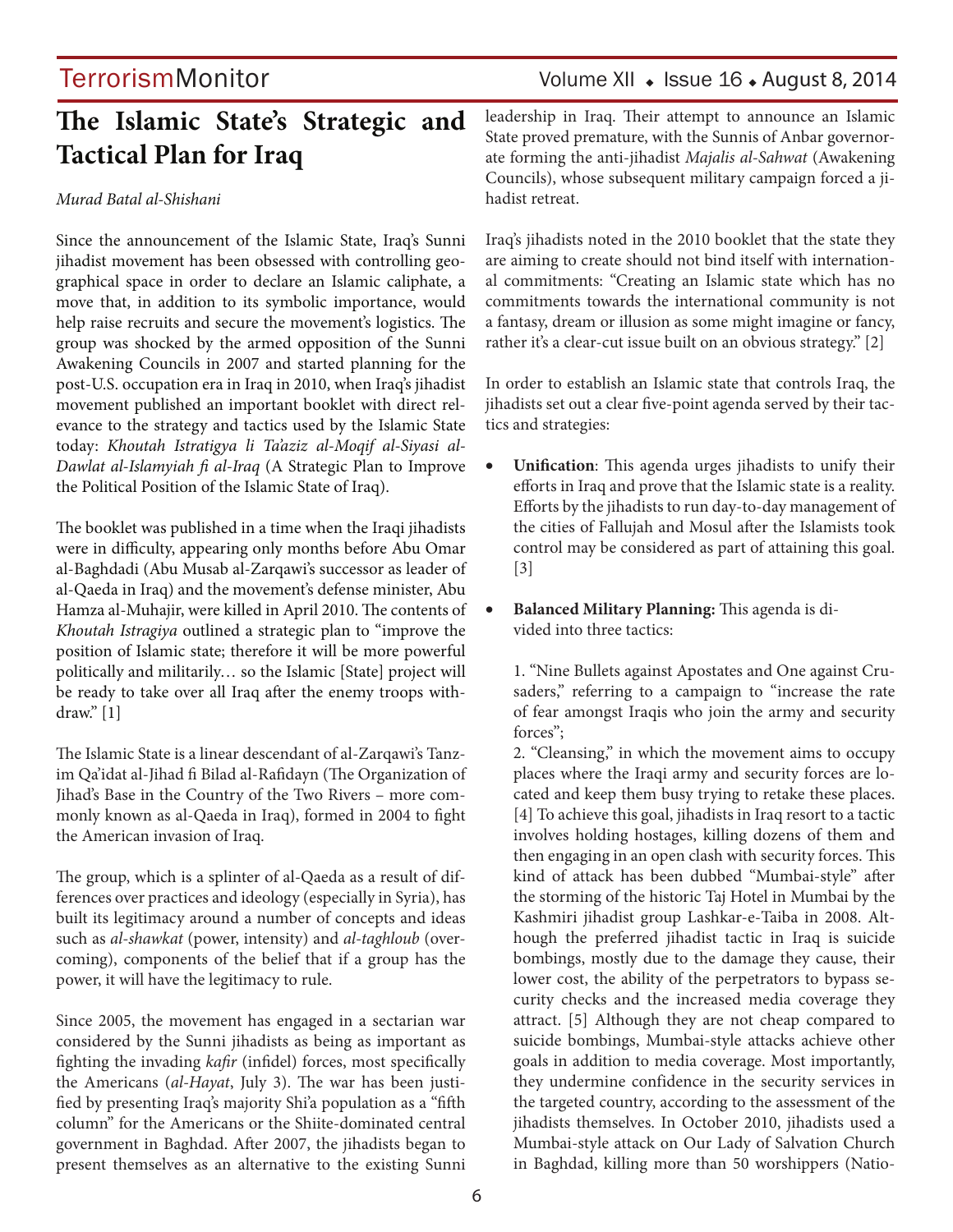## Volume XII · Issue 16 · August 8, 2014

nal Iraqi News Agency, November 1, 2010). The group used the same tactic five months later at the provincial council building in Tikrit, where another 56 people were killed (al-Shorfa, May 30, 2011);

3. Targeting influential military and political leaders by assassination. [6]

- Formation of jihadist "Awakening Councils": Jihadists admit that the formation of Awakening councils in Anbar was a "clever idea," therefore, they have urged local Sunnis to form groups to protect their areas from the army and security forces, take control of day-to-day security in those areas and implement Shari'a. According to the jihadists, the aim is to integrate locals into the project to establish Shari'a and avoid the alienation of local people. All these groups are to be overseen by a jihadist religious *amir*. [7] Progress towards these goals was seen in the increasing numbers of Iraqis joining the jihadists as well as the alliance created with some local tribes in Fallujah in January. [8]
- Political Symbolism: The jihadists believe that advancing a political and religious leader is an essential step in establishing an Islamic state. [9] At the time of the booklet's publication, jihadists thought it would be difficult to find such a symbol, but when Abu Bakr al-Baghdadi became the leader of the Islamic State of Iraq and Syria (ISIS) several months later, it was clear he was assuming this symbolic role by combining the necessary political and religious credentials. This symbolic role was displayed when al-Baghdadi delivered the Friday sermon at Mosul's Great Mosque of al-Nuri (built 1172-1173), which was traditionally used by the early Muslim Caliphs.
- **Assuring Non-Muslims:** This refers to a just ruling by the Islamic State to assure non-Muslims that the jihadists are able and willing to protect them and their interests, a stance the jihadists view as important in light of ongoing efforts to misrepresent jihadists in the media. [10] However, after the jihadists took the city of Mosul in June, hundreds of Christian families fled after the jihadists demanded they convert, submit to their rule and pay a religious levy (*jizyah*) or face death by the sword. The Islamic State does not see this as a contradiction since their concept of justice involves implementing Shari'a as the group understands it.

Since it started to operate in Syria in 2013, the ISIS/Islamic State organization has been obsessed with controlling geographical space to support its plans to establish a caliphate. To achieve aims such as securing the border between Iraq and Syria, the Islamic State has actually engaged in more fighting with Kurdish militants, the Free Syrian Army rebels and even other jihadists than with the troops of the Assad regime. The announcement of a caliphate has benefited the Islamic State in terms of attracting fighters from all over the world. European citizens are reported to have carried out suicide attacks and even jihadists in Jordan who once opposed ISIS have now changed their position in support of the caliphate (*al-Ghad* [Amman], July 23). [11] These developments reflect the ideological foundations presented in the plan presented in 2010.

*Murad Batal al-Shishani is an Islamic groups and terrorism issues analyst based in London. He is a specialist on Islamic Movements in the Middle East and in the North Caucasus.*

### **Notes**

1. *Khoutah Istratigyia li Ta'aziz al-Moqif al-Siyasi al-Dawlat al-Islamyiah fi al-Iraq* (A Strategic Plan to Improve the Political Position of the Islamic State of Iraq), January 2010. The booklet can be accessed at: http://www.hanein.info/ vb/showthread.php?t=158433. See also Terrorism Monitor, April 23, 2010.

2. *Ibid*.

3. Author's interview with an eye witness who fled from Fallujah in Erbil, Iraq, June 30, 2014.

4. Khoutah Istratigyia li Ta'aziz…, *Op. Cit.*

5. According to the ISIS released statistics for its attacks in Iraq for 2012-2013 for example, suicide bombings as tactic was used more than 230 times. For full access to the ISIS military report (2012-2013), see https://archive.org/details/ al-naba2.

6. Khoutah Istratigyia li Ta'aziz…, *Op. Cit.*; see also the ISIS military report, *Ibid*.

7. Khoutah Istratigyia li Ta'aziz…, *Op. Cit.*

8. Author's interview with a source close to Sunni tribal forces in Iraq in Erbil, Iraq, June 30, 2014.

9. Khoutah Istratigyia Li Ta'aziz…, *Op. Cit.*

10. *Ibid*.

11. The ISIS announced the first Norwegian suicide bomber in Iraq in June 2014 (*al-Hayat*, July 3).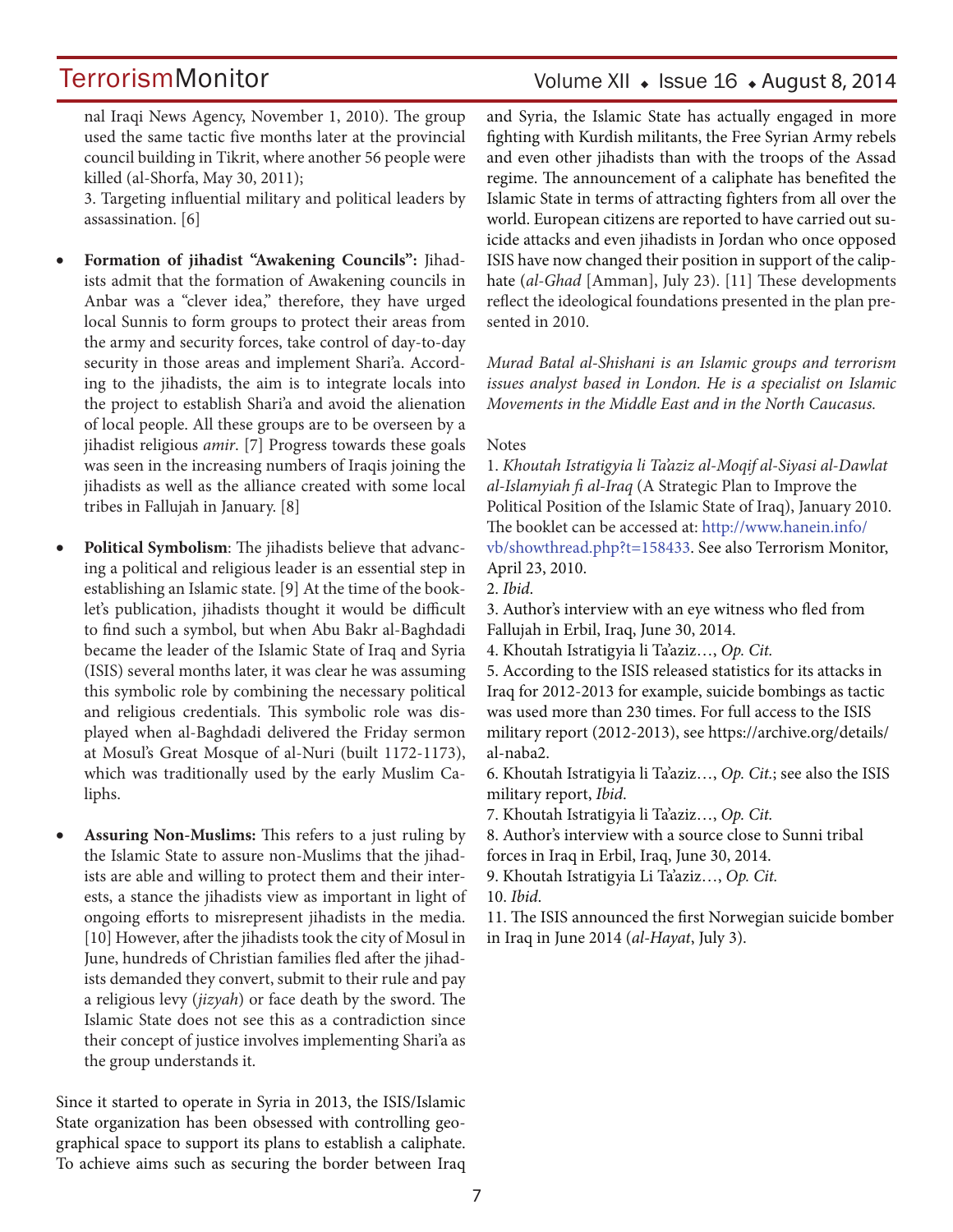## TerrorismMonitor Volume XII • Issue 16 • August 8, 2014

## **Libya's Ansar al-Shari'a Declares the Islamic Emirate of Benghazi**

#### *Andrew McGregor*

Only weeks after Sunni jihadists in Iraq declared the establishment of an Islamic caliphate covering parts of Syria and Iraq, Libya's Ansar al-Shari'a movement has declared an Islamic emirate in eastern Libya after driving government forces and their allies from the city of Benghazi. The defeat of the strongest pro-government forces in eastern Libya has provided the Islamists with an impressive victory, but Ansar al-Shari'a and its allies are still struggling to obtain the support of Benghazi's urban population and the powerful tribes dwelling in its hinterland.

#### **The Libyan Emirate in the Modern Era**

As the provinces that eventually formed modern Libya began to fall to British and French military forces following a string of defeats suffered by Italy, the colonial power in Libya, there were several abortive attempts to create a modern emirate in eastern Libya. In anticipation of post-war independence in return for supporting the Allied cause, the Libyans agreed to the formation of a joint Tripolitanian-Cyrenaican Emirate with Sayyid Idris al-Sanusi as leader in 1940 (the third province, Fezzan, remained under French military administration from 1943 to 1951). This plan, however, began to disintegrate after liberation from Italian occupation in 1943 as the two Libyan provinces jostled for control of the new state. Sayyid Idris foresaw the emergence of Britain as the main power broker in a post-colonial Libya (unlike the Tripolitanian leaders, who had incorrectly foreseen an Axis victory) and raised five battalions of the "Libyan Arab Force" to assist Allied operations in the North African desert campaign. A 1945 U.S. plan for a Cyrenaican emirate under British and Egyptian supervision failed to gain support, but in 1949, Britain decided unilaterally to create a Cyrenaican emirate under the leadership of Sayyid Idris, with foreign affairs, defense issues and military bases all remaining under British control. By the time independence arrived in 1951, plans for an emirate had been abandoned in favor of a federal constitutional monarchy with a bicameral parliament. [1]

#### **Ansar al-Shari'a in Libya**

The Islamist militia, established in post-revolutionary Libya in 2012, has a power base in the eastern cities of Derna and Benghazi. It was in the latter city that the movement was deeply implicated in the September 11, 2012 attack on the American Consulate. Ten days later, the group was driven from Benghazi by mass protests, but by March 2013, it was back in Benghazi, this time with a greater emphasis on providing social services to city residents.

New tensions began to arise in June, when Major-General Khalifa Haftar's forces began launching attacks on armed Islamist militias in Benghazi and Derna and preliminary results of the parliamentary election revealed a massive rejection of Islamist candidates (all seats were contested on an individual rather than party basis). Afraid of being shut out of the political process, the Islamist militias in Benghazi (including Ansar al-Shari'a, the Libya Shield Brigade no. 1, the 17 February Brigade and the Rafallah Sahati Brigade) united under an umbrella structure known as the Shura Council of Benghazi Revolutionaries (*Daily Star* [Beirut], August 1). Many of these groups are affiliated with the Muslim Brotherhood stronghold in Misrata. The restructuring at first helped limit Haftar's successes in the region before allowing the united Islamists to push back against Haftar's outnumbered "National Army" and its allies.

In June, Ansar al-Shari'a leader Muhammad al-Zawahi reasserted his movement's opposition to both the government and democracy in general, while warning the United States to forget about military intervention in Libya in view of America's "despicable defeats in Iraq, Afghanistan and Somalia," promising it would "face worse from Libya" (BBC, June 13).

#### **Expelling al-Sa'iqah**

On July 29, Ansar al-Shari'a and its allies in the Shura Council mounted a bold attack on the Benghazi base of the pro-government al-Sa'iqah (Thunderbolt) Special Forces, an elite unit led by Colonel Wanis Bu-Khamada that is allied to General Haftar, but not under his direct command. Haftar's ongoing Operation al-Karamah (Dignity) is an attempt to eliminate Islamist militias in Libya and restore order in the lawless cities. The Islamist attack succeeded in taking the main camp of al-Sa'iqah, located in the Bu-Atni district of Benghazi.

With the capture of most of the city (excluding a part of the airport still controlled by Haftar's forces), Ansar al-Shari'a leader Muhammad al-Zahawi declared on July 30 that "Benghazi has now become an Islamic emirate" (Radio Tawhid, July 30; al-Jazeera, July 31). Haftar insisted that his forces had only conducted a "tactical withdrawal" from parts of Benghazi and that the Islamist claimi to control the city was "a lie": "There is a difference between control and looting and thefts. After the Special Forces withdrew from the Special Forces' camp, [the Islamists] tried to steal what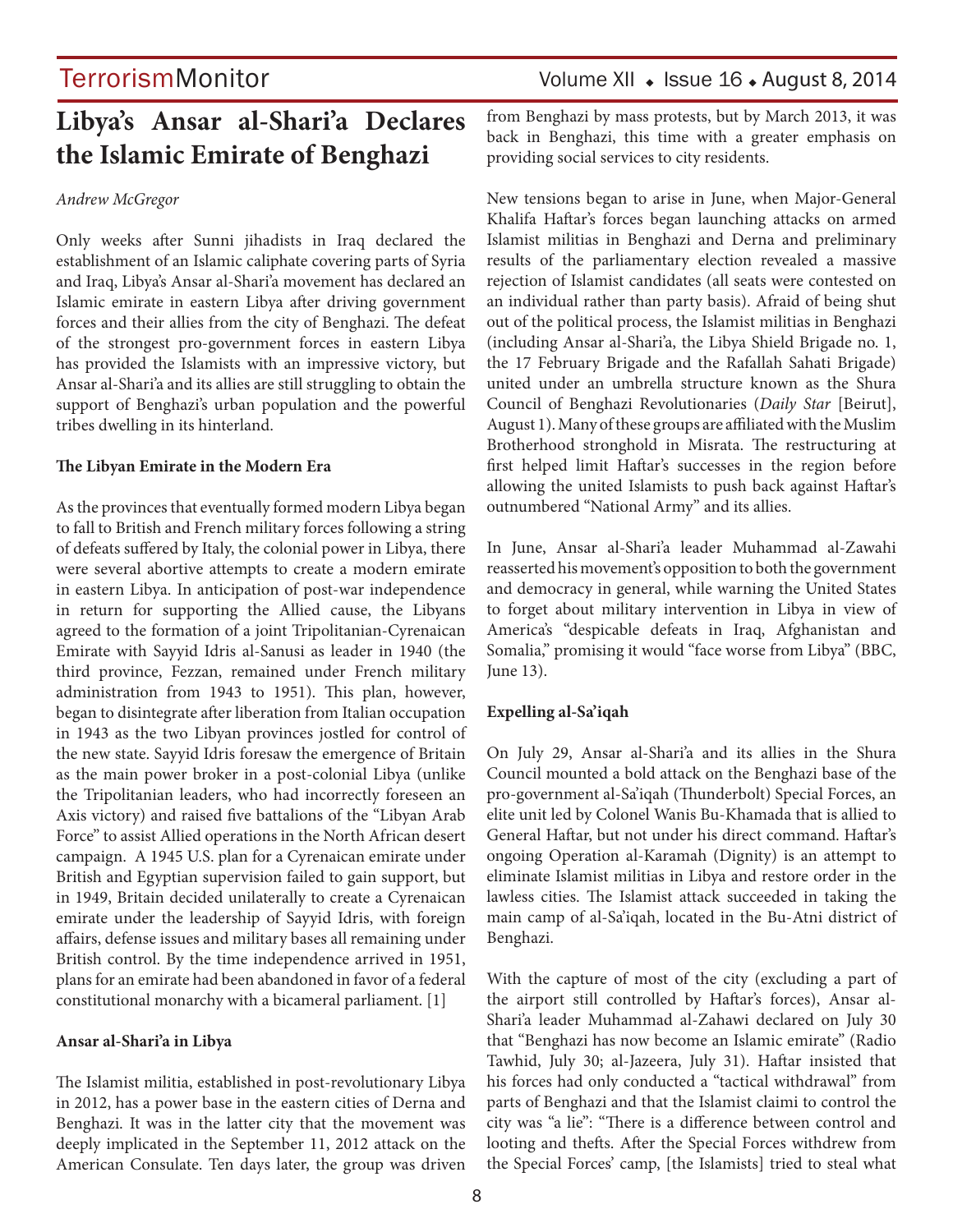## Volume XII · Issue 16 · August 8, 2014

they could steal" (al-Arabiya, July 30; July 31). Since mid-July, the Shura Council has taken five military bases in the Benghazi region, including the main Special Forces camp in Benghazi, overcoming strikes from Libyan jet fighters and helicopters in their advance (al-Jazeera, July 31). Benghazi's main police station was also abandoned after being shelled by Shura Council forces.

Losses were heavy, with at least 78 soldiers killed in the assault on the base. Large quantities of arms, rockets, ammunition and even armored vehicles were seized from the stockpiles of the Special Forces (AFP/*al-Akhbar* [Beirut], July 30; *Daily Star* [Beirut], August 1). A video released soon after the battle showed Ansar al-Shari'a commander Muhammad al-Zawahi touring the battered Special Forces camp with Libyan Shield Brigade commander Wissam Bin Hamid, who declared: "We will not stop until we establish the rule of God." [2] Bin Hamid no doubt took satisfaction in having expelled al-Sa'iqah, having been driven from his own headquarters in June 2013 by Special Forces units.

A Libyan National Army spokesman, Colonel Muhammad Hijazi, denied rumors of differences between Colonel Bu Khamada and General Haftar, adding that the withdrawal of al-Sa'iqah from its Benghazi base was "a military strategy. We are fighting against international intelligence organs like the Qatari and Turkish intelligence services" (*al-Sharq al-Awsat,* August 1). There is a general belief in the forces allied to Haftar that the Islamists are materially and politically supported by Qatar and Turkey. However, despite the defeat, Special Forces commander Wanis Bu-Khamada insisted that his forces "still have the capacity to repel any attack on state institutions" (al-Ahrar TV, August 2).

Following the Islamist victory, Muhammad Sawwan, the leader of Libya's Hizb al-Adala wa'l-Bina (Justice and Construction Party, the political arm of Libya's Muslim Brotherhood), condemned Haftar's Operation Dignity as armed interference with the political process and insists the poor showing by Islamists in parliamentary election results has nothing to do with the violence in Benghazi and Tripoli: "The parliamentary elections were held on the basis of the individual system. Therefore, talking about progress of one current and the defeat of the other is baseless" (*al-Sharq al-Awsat*, August 1).

#### **The Fallout**

The Shura Council's offensive forced the cancellation of a meeting of the new parliament to be held in Benghazi on August 4, forcing it to meet in Tobruk instead (BBC, July 30; AP, August 6). The new parliament immediately issued an order for an unconditional ceasefire in Benghazi and Tripoli (where similar clashes are underway) and promised, without the force to carry it out, that action would be taken against any group that failed to observe the ceasefire (Libya Herald, August 7).

While Haftar's ground troops failed to reoccupy military facilities that had been abandoned after looting by the Islamists, his air assets launched strikes against the compound of a Chinese construction company in Ajdabiya that had been taken over by Ansar al-Shari'a forces (Libya Herald, August 1). Haftar's National Army has offered to protect further civilian demonstrations in Benghazi, though it is not clear how this would be possible without a presence in Benghazi (Libya Herald, August 1).

While there is some consensus that foreign jihadists are arriving in Libya in substantial numbers, exact figures are impossible to obtain. According to General Haftar, the Islamists "are aided by renegade groups like them from all around the world. Unfortunately, in the absence of a government or police, those groups use this opportunity to come from Algeria, Mali, Niger, and even elsewhere. They even come from overseas. Many of them came from Afghanistan and many other areas" (al-Arabiya, July 30).

For now, the oil-fields of eastern Libya remain in production, but as part of a much diminished national rate of 500,000 barrels per day (b.p.d.), as opposed to a normal 1.4 million b.p.d. (Reuters, July 29). Oil accounts for some 95 percent of state revenues in Libya.

#### **Conclusion**

Ansar al-Shari'a's declaration of an emirate was met with popular anger rather than acclaim, with large crowds of angry civilians taking to the streets of Benghazi. The protesters ignored a pair of warning volleys from Ansar militiamen and forced the gunmen from the Jala'a hospital they occupied in Benghazi, tearing down the black-andwhite *rayat al-uqab* banner also used by the Islamic State and al-Qaeda and replacing it with a Libyan flag (Libya Herald, July 30). There were also reports that the demonstrators torched the home of Ansar al-Shari'a leader Muhammad al-Zahawi (*al-Sharq al-Awsat*, July 31). The failure of forces belonging to Haftar's Operation Dignity to capitalize on this unexpected civilian triumph allowed the Islamists to reassert themselves in an even stronger position in Benghazi by July 31.

Haftar's National Army, still without official recognition from the government, has managed to gain the allegiance of a number of pro-government armed groups (some of which are probably reconsidering their position at this point), but